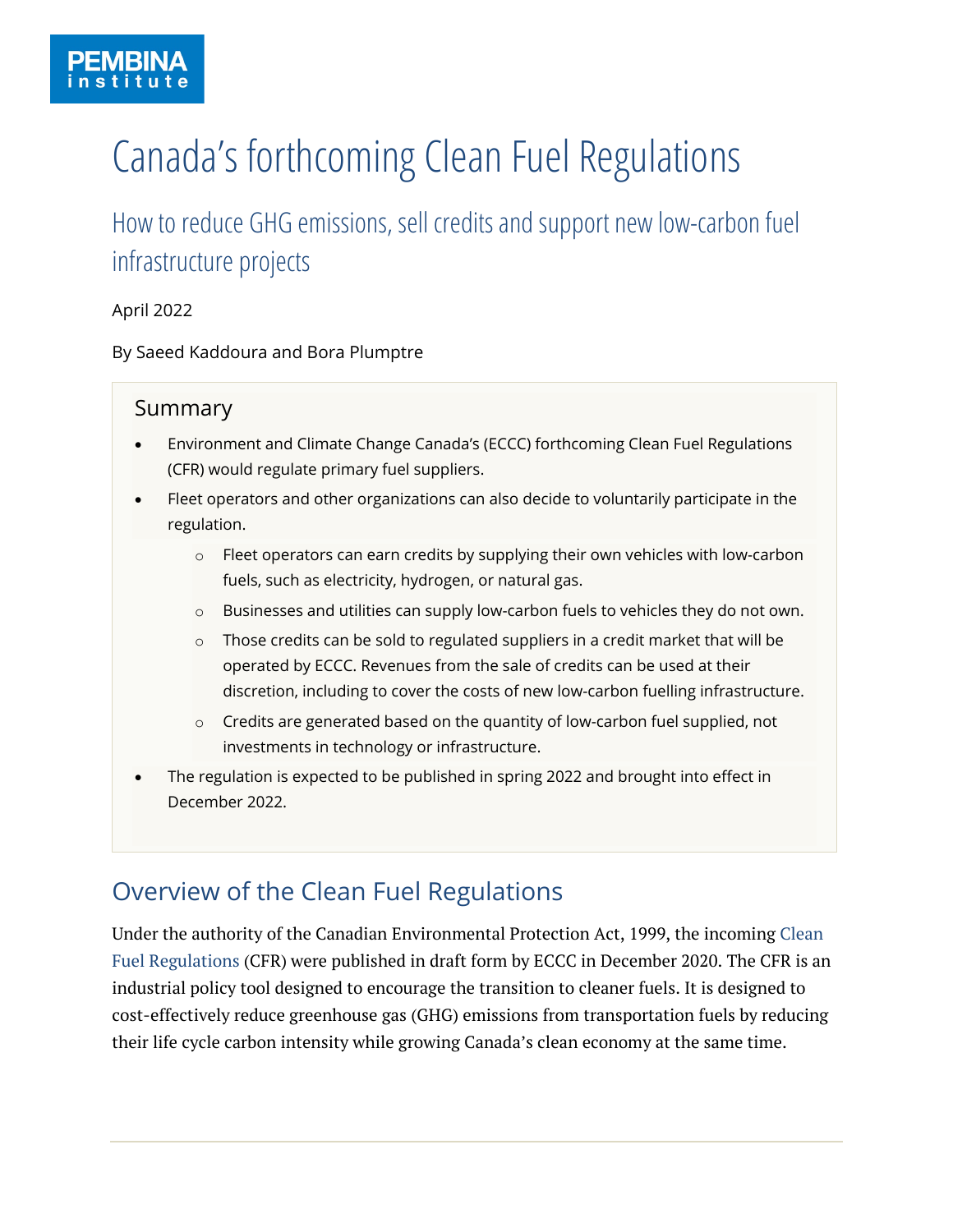Life cycle carbon intensity is a measure of all the GHG emissions released throughout the life cycle of a fuel's production and use, including extraction, processing, bulk transport, retail distribution, and final combustion.

The final regulations are expected to be released in spring 2022 and brought into effect in December 2022. The first compliance period is only the month of December 2022 (December 1 to December 31). All subsequent compliance periods will be one year long.

# Companies regulated by the Clean Fuel Regulations

Only primary fuel suppliers are regulated by the CFR. They are required to maintain compliance with the carbon intensity standards, which will become more stringent over time. Primary fuel suppliers are producers or importers of refined liquid fossil fuel products (gasoline, diesel, and kerosene). If regulated companies perform better than the CFR carbon intensity limit for the year, they generate excess credits that may be sold to non-compliant companies to achieve compliance. Credits can also be banked for use or sale in later years; credits do not expire.

# Voluntary participants in Clean Fuel Regulations

Fleet operators and organizations that supply fuels are not regulated under the CFR, but they can voluntarily register under the regulation as an "opt-in party." Through the CFR, voluntary participants can earn credits for supplying low-carbon fuels or using lower-carbon energy carriers, like hydrogen and electricity.

These voluntary participants can sell their credits to regulated fuel suppliers. This helps the suppliers offset the cost of reducing the carbon intensity of their products.

### Compliance categories

The CFR establishes three credit-generating actions known as ["compliance categories.](https://gazette.gc.ca/rp-pr/p1/2020/2020-12-19/html/reg2-eng.html)" Regulated companies will be able to generate credits, under Compliance Category 1. Opt-in organizations, including fleet operators, utilities, and fuel suppliers would be eligible to earn credits under Compliance Category 3.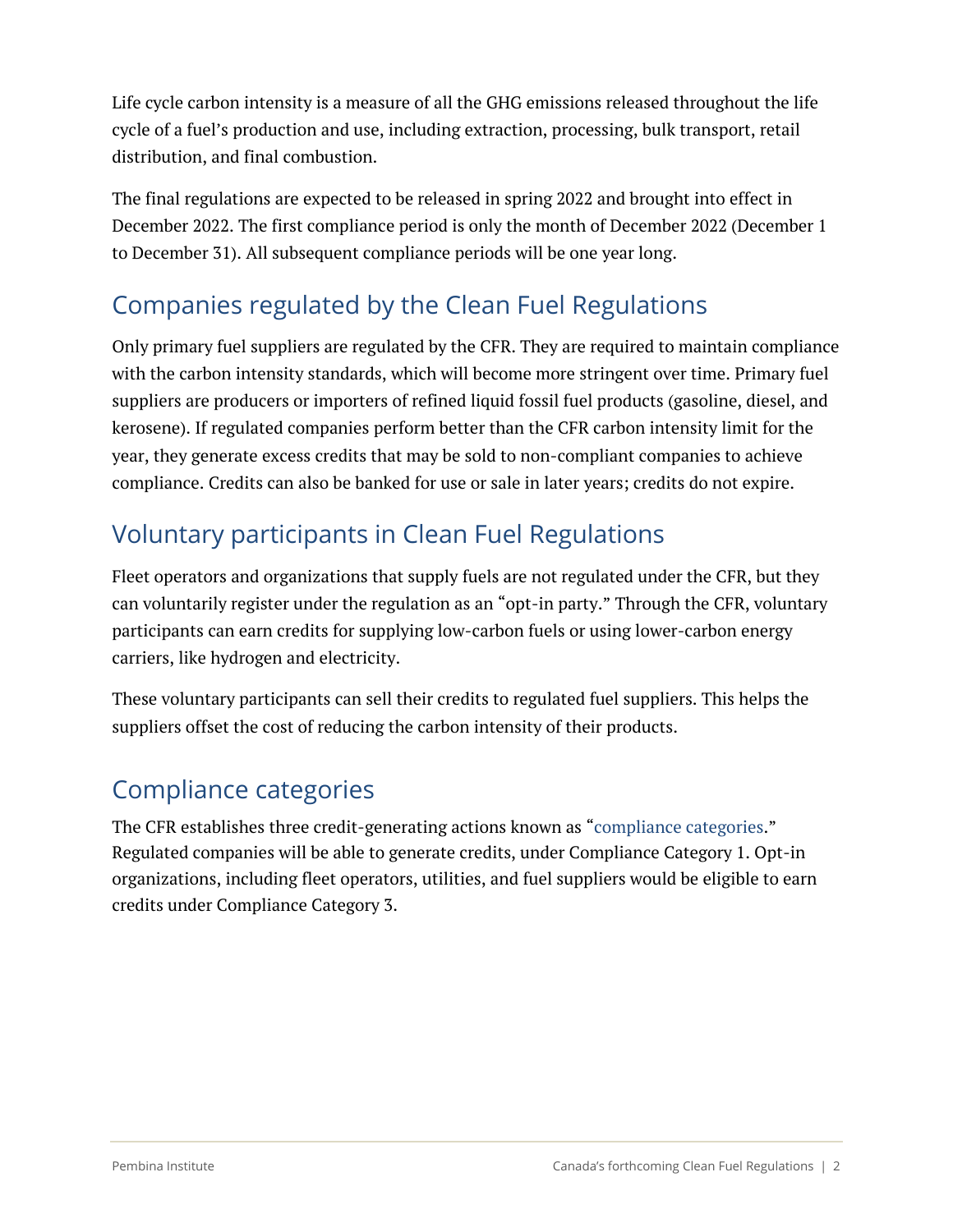|               | <b>Compliance Category 1</b><br>(CC1)                                                                                                                                                                                                                                                        | <b>Compliance Category 2</b><br>(CC2)                                                                                                                                                                                                                                                  | <b>Compliance Category 3</b><br>(CC3)                                                                                                                                                                                                                                                                                                |
|---------------|----------------------------------------------------------------------------------------------------------------------------------------------------------------------------------------------------------------------------------------------------------------------------------------------|----------------------------------------------------------------------------------------------------------------------------------------------------------------------------------------------------------------------------------------------------------------------------------------|--------------------------------------------------------------------------------------------------------------------------------------------------------------------------------------------------------------------------------------------------------------------------------------------------------------------------------------|
| <b>What</b>   | Reduce carbon intensity of<br>fossil fuel production                                                                                                                                                                                                                                         | Supply low-carbon-intensity<br>fuels                                                                                                                                                                                                                                                   | End-use fuel switching                                                                                                                                                                                                                                                                                                               |
| <b>How</b>    | Undertaking projects that<br>reduce the life cycle carbon<br>intensity of fossil fuels, such<br>as carbon capture and<br>storage, on-site renewable<br>electricity, co-processing<br>renewable feedstocks                                                                                    | Supplying customers with low<br>carbon intensity fuels, such as<br>ethanol, biodiesel,<br>hydrogenation-derived<br>renewable diesel                                                                                                                                                    | Dispensing low-GHG fuels for use<br>in vehicles such as plug-in<br>electric, hydrogen fuel cell, or<br>natural gas vehicles                                                                                                                                                                                                          |
| <b>Who</b>    | Crude oil producers<br>Petroleum refiners                                                                                                                                                                                                                                                    | <b>Biofuel producers</b><br>$\bullet$<br>Synthetic fuel producers<br>$\bullet$                                                                                                                                                                                                         | Commercial or corporate<br>$\bullet$<br>fleets<br>Public transit operators<br>$\bullet$<br>Electric utilities<br>$\bullet$<br>Commercial entities that<br>offer on-site or public<br>charging<br>Hydrogen fuelling station<br>$\bullet$<br>operators<br>Natural gas and propane<br>$\bullet$<br>fuelling station<br>owners/operators |
| <b>Limits</b> | CC1 credit creation occurs<br>only via applicable,<br>approved Quantification<br>Methodologies (whereas<br>CC2, CC3 credit creation<br>occurs on basis of energy<br>produced and the registered<br>carbon intensity scores of<br>the low-carbon fuel in the<br><b>ECCC's Fuel LCA Model)</b> | To qualify under the CFR,<br>credit-eligible fuels must<br>generally be certified to be no<br>more than 90% of the annual<br>reference carbon intensity for<br>the relevant fuel type. Biofuel<br>feedstock must meet relevant<br><b>ECCC's Land Use and</b><br>Biodiversity criteria. | Residential charging stations<br>must be installed before 2030 to<br>be eligible for credit creation; all<br>residential EV charging would<br>become ineligible after 2035.                                                                                                                                                          |

### Who can generate credits under the three CFR compliance categories?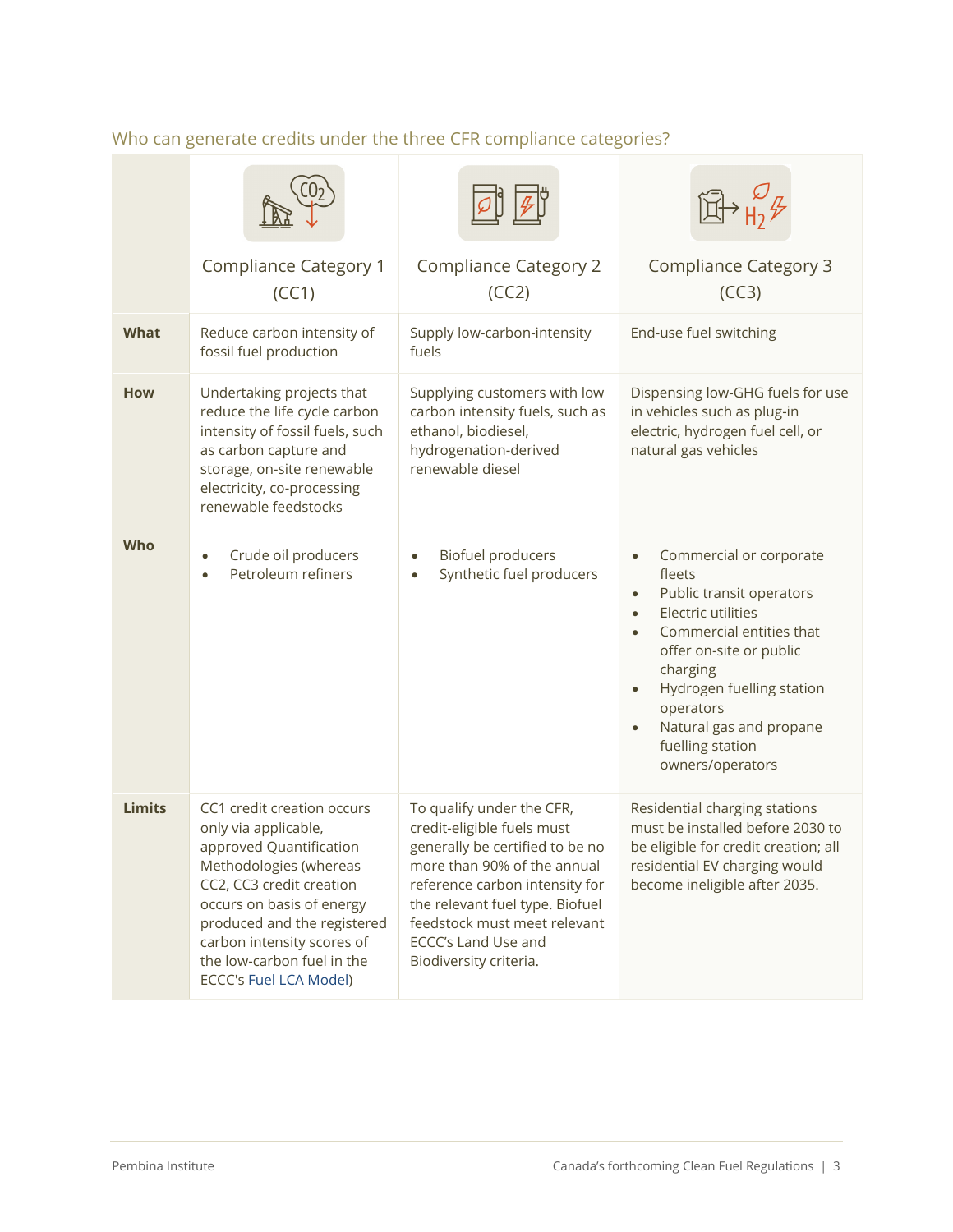# How CC3 organizations generate and use credits



#### Charging network operator

Operate a network of public or residential metered EV charging

#### How credit revenues can be used

Charging network operators are required to re-invest credit revenues within two years after the end of the compliance period in which the credits were sold. For example, if credits are earned in March 2023, credit revenues need to be re-invested by December 2025.

Reinvestments must be spent on activities that either:

- 1. Expand the network of EV charging infrastructure in residential or public locations (including EV charging stations and electricity distribution infrastructure that supports EV charging); or
- 2. Reduce the cost of electric vehicle ownership (e.g., via financial incentives, such as point-of-sale rebates, to purchase or operate an EV).



### Charging site host

Operate private/commercial non-residential EV charging for exclusive use, or public charging site



#### Station site host

Operating hydrogen, natural gas, propane, or other alternative fuel refuelling station

#### How credit revenues can be used

Charging site hosts and station site hosts have flexibility in how they use the revenue earned by traded credits. They could reinvest credit revenue to invest in low-carbon fuel vehicles and their associated fuel supply equipment/infrastructure to make projects more financially feasible.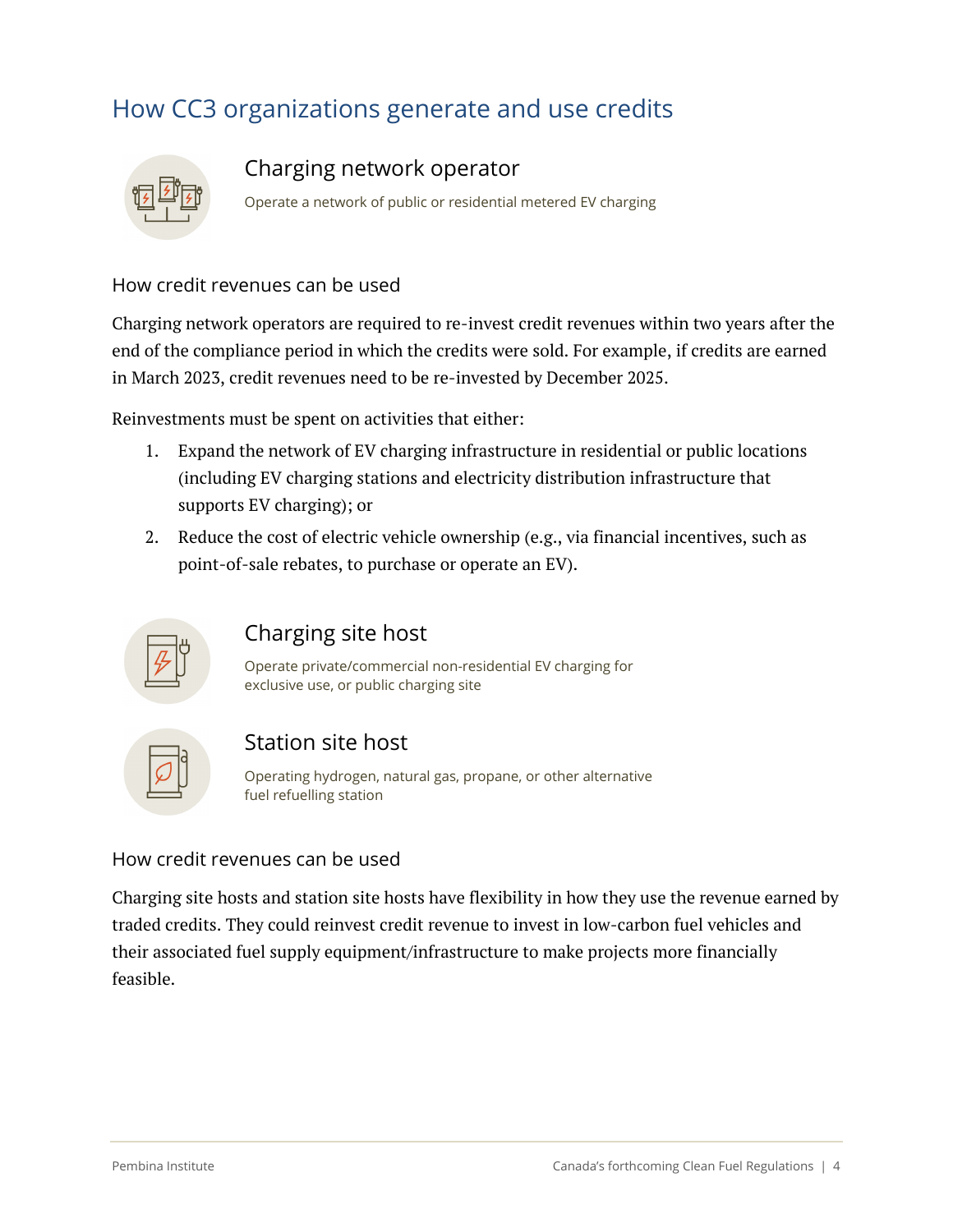## Process for earning credits

#### 1. Opt in



An organization may register as a voluntary credit creator with ECCC and indicate an intent to participate as one of the three types of credit creators under Compliance Category 3 (charging network operator, charging site host or station site host).



#### 2. Purchase and install equipment, if necessary

Install alternative fuel supply equipment at depot and purchase advanced fuel vehicle, such as plug-in electric, hydrogen fuel cell, or natural gas vehicles.



#### 3. Operate your vehicles

Dispense low carbon intensity fuel.



#### 4. Monitor

Assess and monitor energy volumes supplied in megajoules (MJ) for compliance period.

#### 5. Report

Calculate the number of credits generated using the methodology described in the CFR (see illustrative examples below) and submit third-party-reviewed documentation — credit creation reports — to ECCC attesting to total alternative fuel energy supplied for given reporting/compliance period.

#### 6. Receive credits

Upon receipt and processing of an annual credit creation report, ECCC will deposit credits into the credit compliance account using the Credit and Tracking System (CATS).



#### 7. Use credits

Depending on the type of credit generator, sell credits by transacting with regulated parties, hold credits for later use or sale, or reinvest the revenues within two years.



#### 8. Adopt more clean fuel options

If appropriate, develop a new credit-generating emissions reduction activity (e.g., buy more alternative fuel vehicles) and repeat the process from Step 2.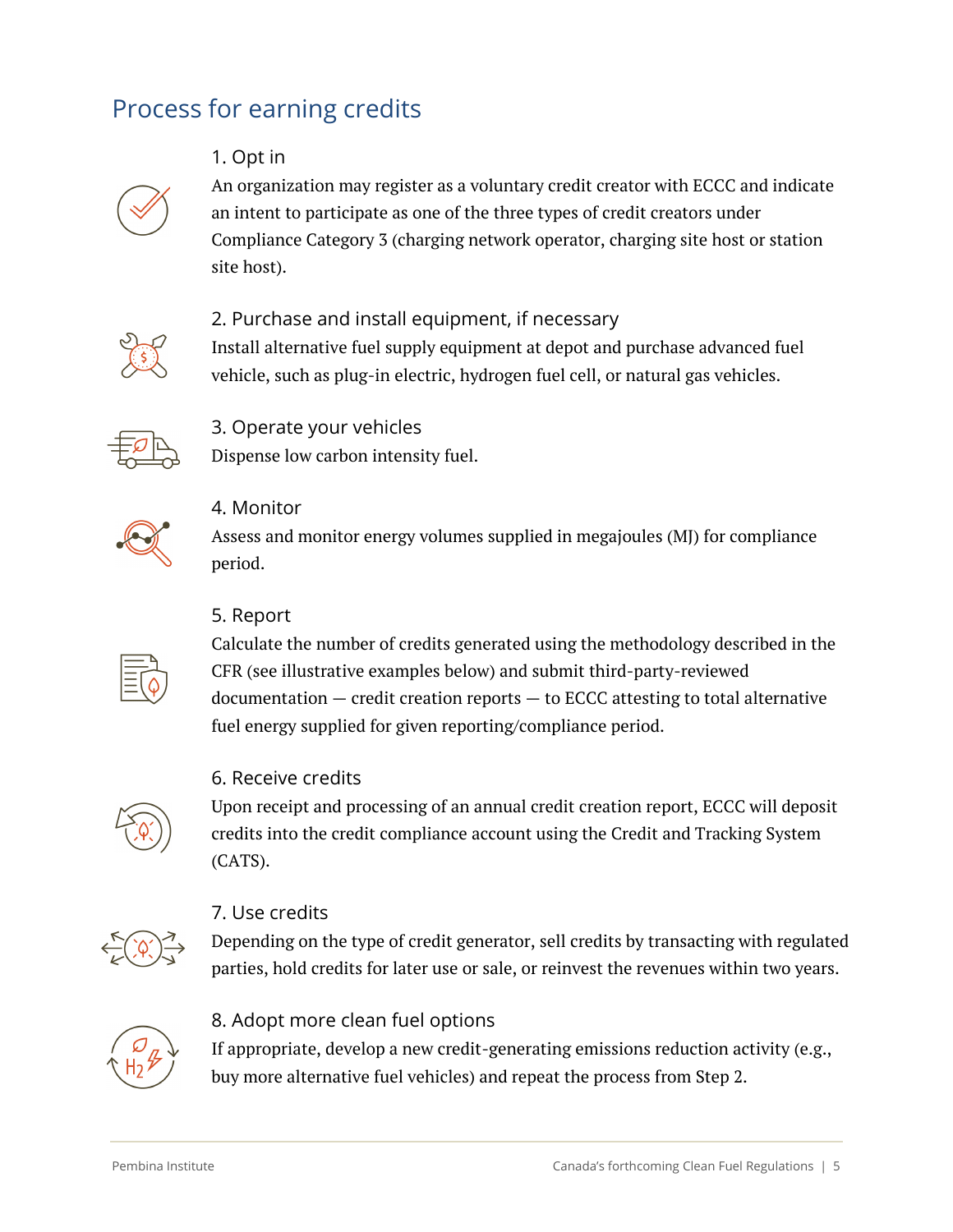# Low-carbon fuels

The figure below summarizes the life cycle carbon intensity of some alternative fuels eligible for credit generation, and electricity supplied by grids where EV charging stations could be located. More credits are generated from fuels and grids with low carbon intensities.

Provincial/territorial electricity grids vary widely in carbon intensity, depending on how electricity is generated. Hydroelectric grids have the lowest carbon intensity, while coal- and diesel-powered grids have the highest.

Credits are generated based on the quantity of energy supplied in a compliance period, not on the type, quantity, or value of equipment installed.



Life cycle carbon intensity of some alternative fuels and electricity supplied by grids. More credits are generated from fuels and grids with low carbon intensities.

Data source: ECCC, Fuel LCA Model Methodology (2020), 78, 82.